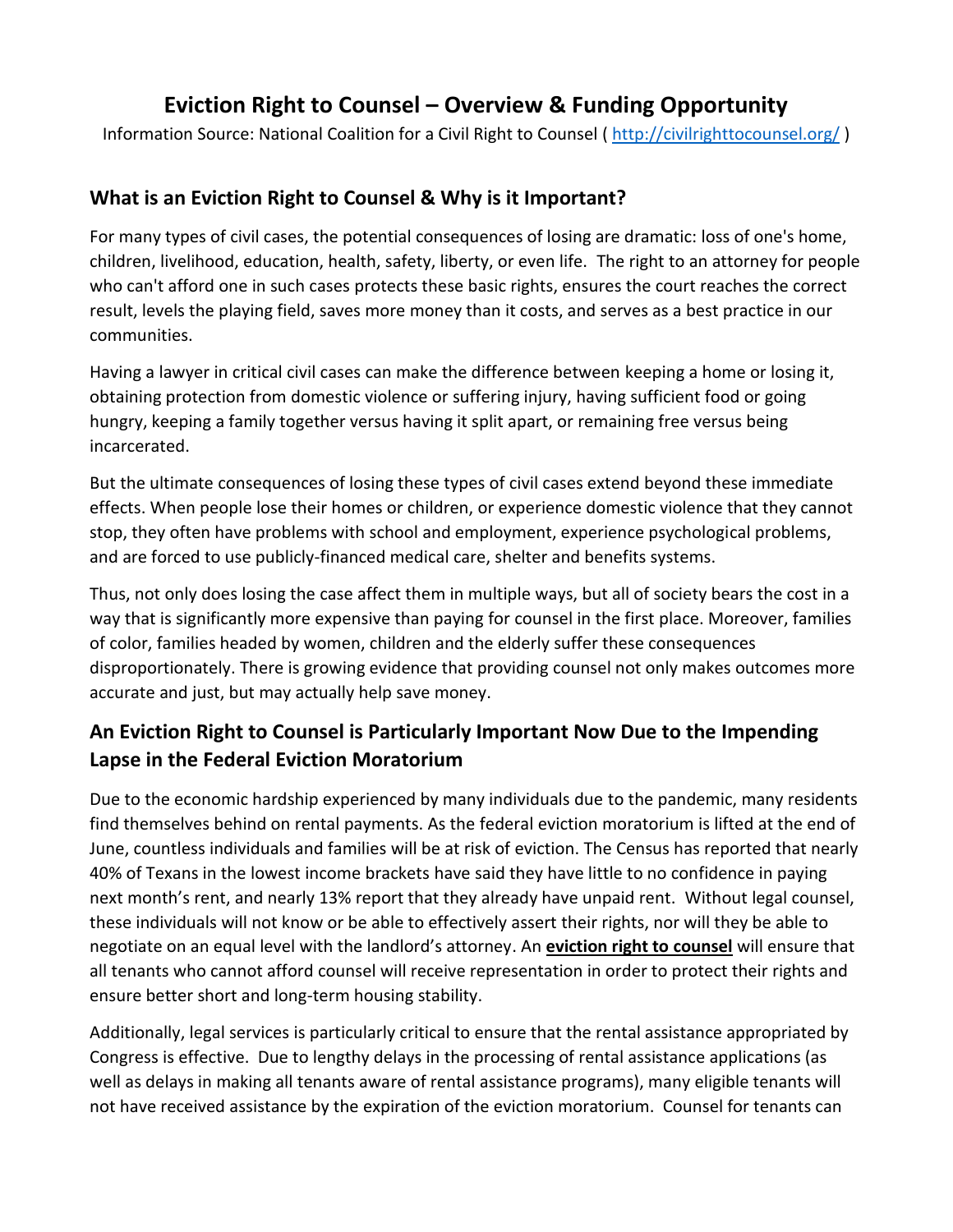help tenants apply quickly and effectively, work to ensure courts do not evict tenants whose applications are being processed, and negotiate with landlords reluctant to accept such assistance.

Prior to and during COVID-19, many national housing policy organizations have included a right to counsel for tenants facing eviction as part of their recommended housing platforms. These include:

- Center for American Progress A Right to Counsel is a Right to a Fighting Chance
- Data for Progress Homes for All and The Case for a Right to Counsel in Housing Court
- National Homelessness Law Center Housing Not Handcuffs
- National Housing Justice Grassroots Table (which includes Center for Popular Democracy, Partnership for Working Families, People's Action, and the Right to the City Alliance) - Our Homes, Our Health
- Peoples Action National Homes Guarantee
- PolicyLink All-In Cities and Strategies to Advance Racial Equity in Housing Response and Recovery

Additionally, many such organizations have started to make specific asks of the Biden Administration that include right to counsel for tenants facing eviction:

- National Housing Law Project
- National Legal Aid & Defender Association
- National Low Income Housing Coalition
- Opportunity Starts at Home

## **What Jurisdictions are Using This Tool?**

The following cities have enacted Eviction Right to Counsel ordinances or ballot initiatives:

| New York City (2017)                                              | Philadelphia (2019)                        |
|-------------------------------------------------------------------|--------------------------------------------|
| San Francisco (2018)                                              | Boulder (2020),                            |
| Newark NJ (2018)                                                  | Baltimore (2020)                           |
| Cleveland (2019)                                                  | Seattle (2021)                             |
| Louisville (2021)                                                 | (Denver (2021) (pending Mayor's signature) |
| The following states have enacted Eviction Right to Counsel laws: |                                            |
| Washington State (2021)                                           |                                            |
| Maryland (2021)                                                   |                                            |

Connecticut (2021)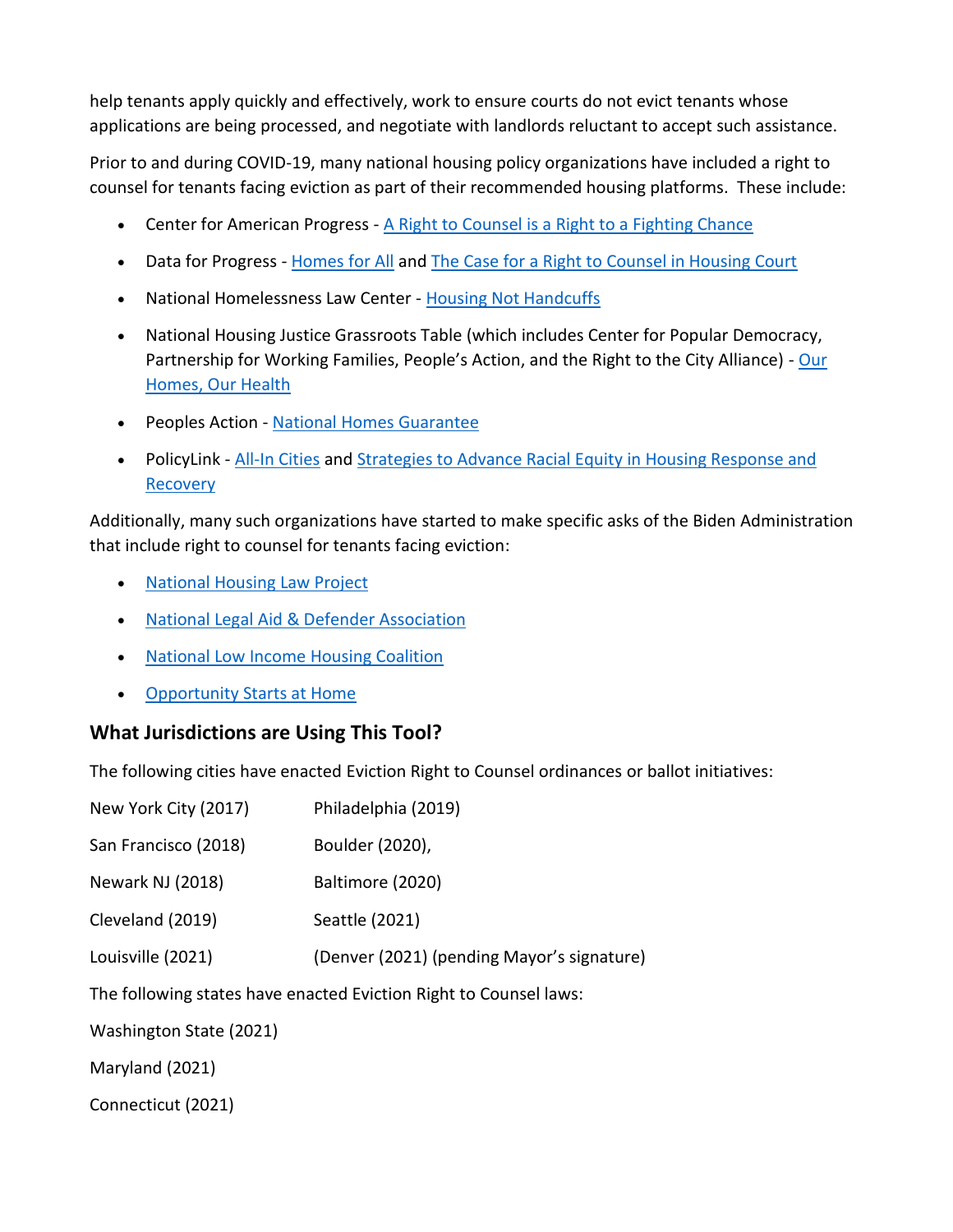Many other municipalities are considering ordinances requiring a right to counsel: Chattanooga, Chicago, Cincinnati, Detroit, Fresno, Houston, Nashville, Omaha, Pittsburgh, Santa Monica, Toledo, and Tulsa.

## **What are the Benefits?**

The New York Experience with Eviction Right to Counsel

- 86% of tenants receiving representation are able to stay in their homes, and the eviction rate has dropped by 41% since the City started investing in tenant representation in 2013;
- Eviction filing rate has decreased by 30%;
- Default judgments have dropped by 34.

The San Francisco Experience with Eviction Right to Counsel

- Filing rate decreased by 10% from 2018 to 2019;
- For 2/3 of tenants receiving full-scope representation, 67% are able to stay in their homes;
- Despite lack of an income limit, 85% of those receiving counsel are extremely low or low income, 9% are moderate income, and 6% are just above moderate income.

The Cleveland Experience with Eviction Right to Counsel

- 93% of those represented avoided eviction or involuntary move
- 83% who were seeking additional time to move were able to get it
- 89% of those seeking to mitigate damages were able to do so

The Washington D.C. Experience with a Tenant Representation Pilot Project

• Tenants without counsel were 2 times more likely to be found in breach of lease and 3 times more likely to be subjected to writ of possession.

The Hennepin County (MN) Experience with a Tenant Representation Pilot Project

• Tenants with counsel 2 times as likely to stay in their homes, get 2 times as long to move if necessary, and are 4 times less likely to use homeless shelter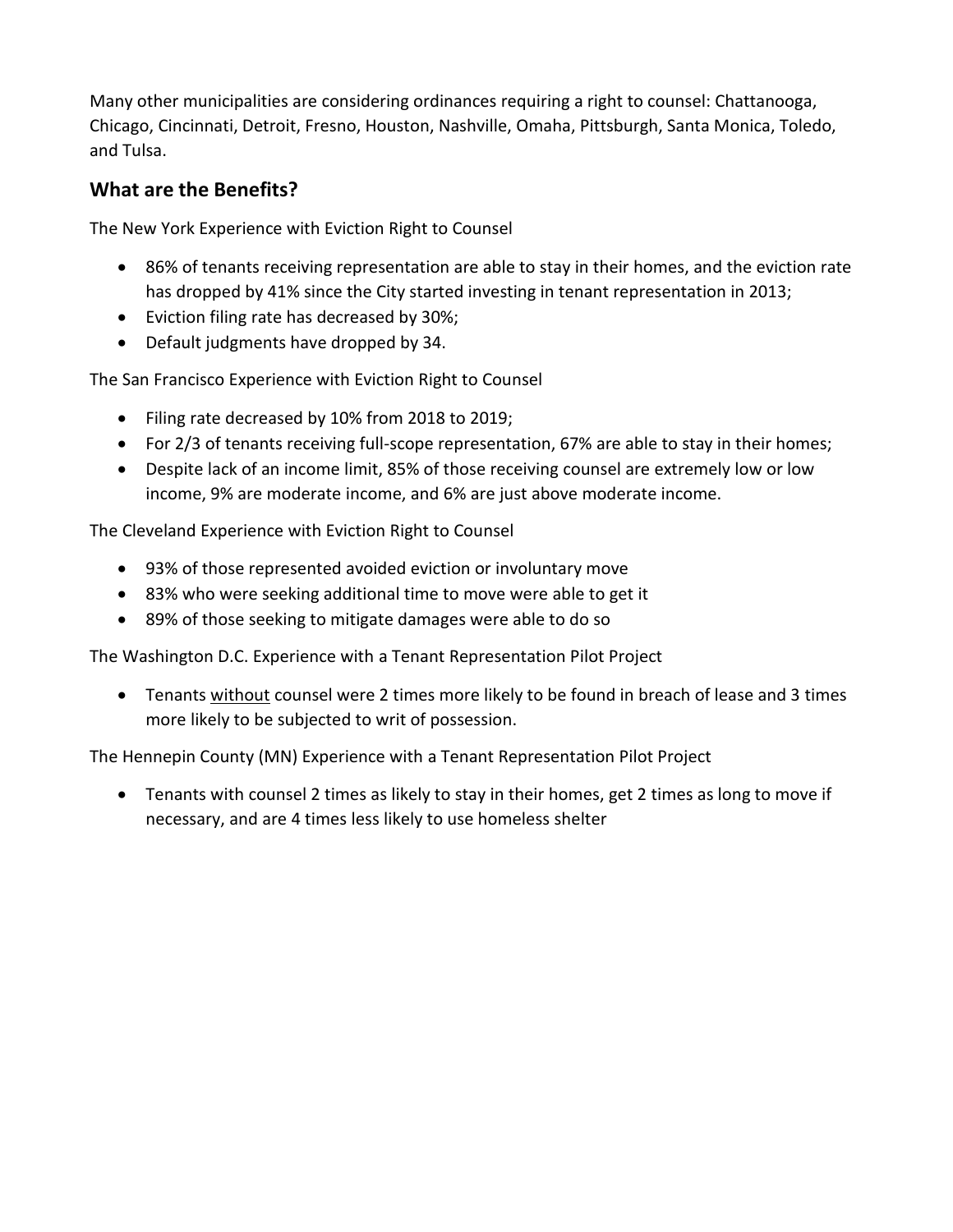The following is an estimate of potential cost savings in Baltimore for instituting an Eviction Right to Counsel.



## **How can CARES Act, American Rescue Plan and Fiscal Recovery Funds be Used to Implement an Eviction Right to Counsel?**

#### **CARES Act Funding**

- Coronavirus Relief Fund (CRF): can be used until Dec 2021. Covers necessary expenditures incurred due to Covid between 3/1/20 and 12/31/21. Non-exclusive list of eligible expenditures includes ""Any other COVID–19-related expenses reasonably necessary to the function of government."
- Community Development Block Grant (CDBG-CV): used for communities to address short/medium-term housing needs of people experiencing housing instability/homelessness. Complex deadlines, and legal services is allowable use (see chart for both).
- Emergency Solutions Grants (ESG-CV): used by communities to meet needs of people experiencing homelessness and very low-income households. Can be used until Sept. 30, 2022